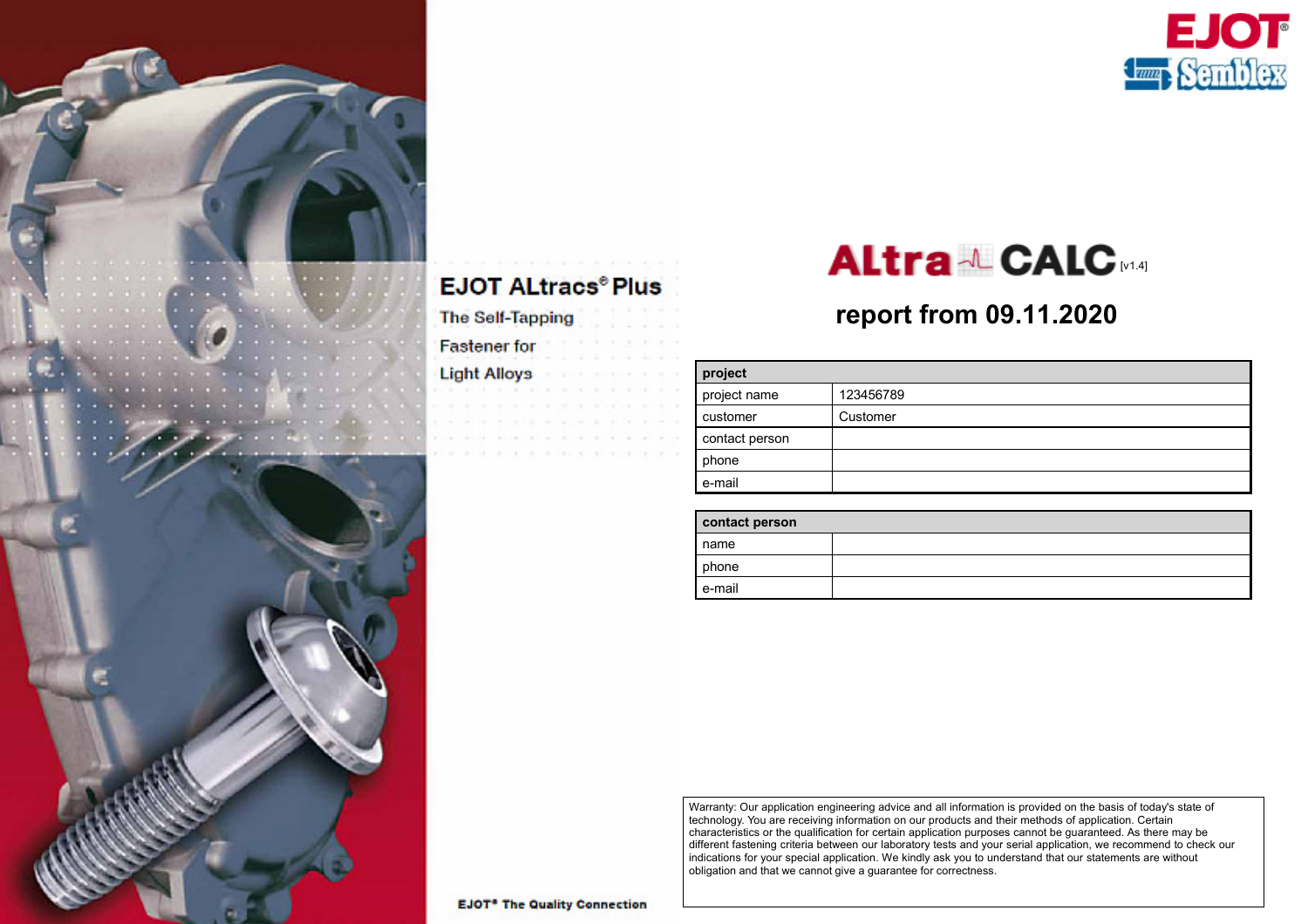

### **calculation parameters**





| screw (ALtracs Plus AP 40x11)  |                                  |
|--------------------------------|----------------------------------|
| screw [material]               | ALtracs Plus [AT10]              |
| head style                     | <b>WN 5151</b>                   |
| screw surface                  | A3K DIN EN ISO 4042 (EJOSEAL 4C) |
| <b>lubricant</b>               | microGleit DF 921                |
| thread diameter [mm]           | $\overline{4}$                   |
| length [mm]                    | 11                               |
| head diameter [mm]             | 10                               |
| boss                           |                                  |
| boss material                  | Al wrought                       |
| trade name / condition         | EN AW-6082 / T6                  |
| hardness [HB]                  | 105                              |
| installation depth [mm]        | 8                                |
| draft angle [°]                | 1,5                              |
| average hole diameter [mm]     | 3,7                              |
| external boss diameter [mm]    | 7,2                              |
| counter-bore depth [mm]        | $\mathbf{1}$                     |
| counter-bore diameter [mm]     | 4,38                             |
| type of fastening              | blind hole                       |
| clamping part                  |                                  |
| clamping part material         | Aluminium                        |
| trade name                     |                                  |
| clamp thickness [mm]           | $\overline{2}$                   |
| screw elongation length [mm]   | 3                                |
| through hole diameter [mm]     | 4,4                              |
| other inputs                   |                                  |
| clamp load (Fcl) [kN]          | 3                                |
| axial operating load (Fa) [kN] | $\mathbf 0$                      |
| screwdriver tolerance [%]      | 10                               |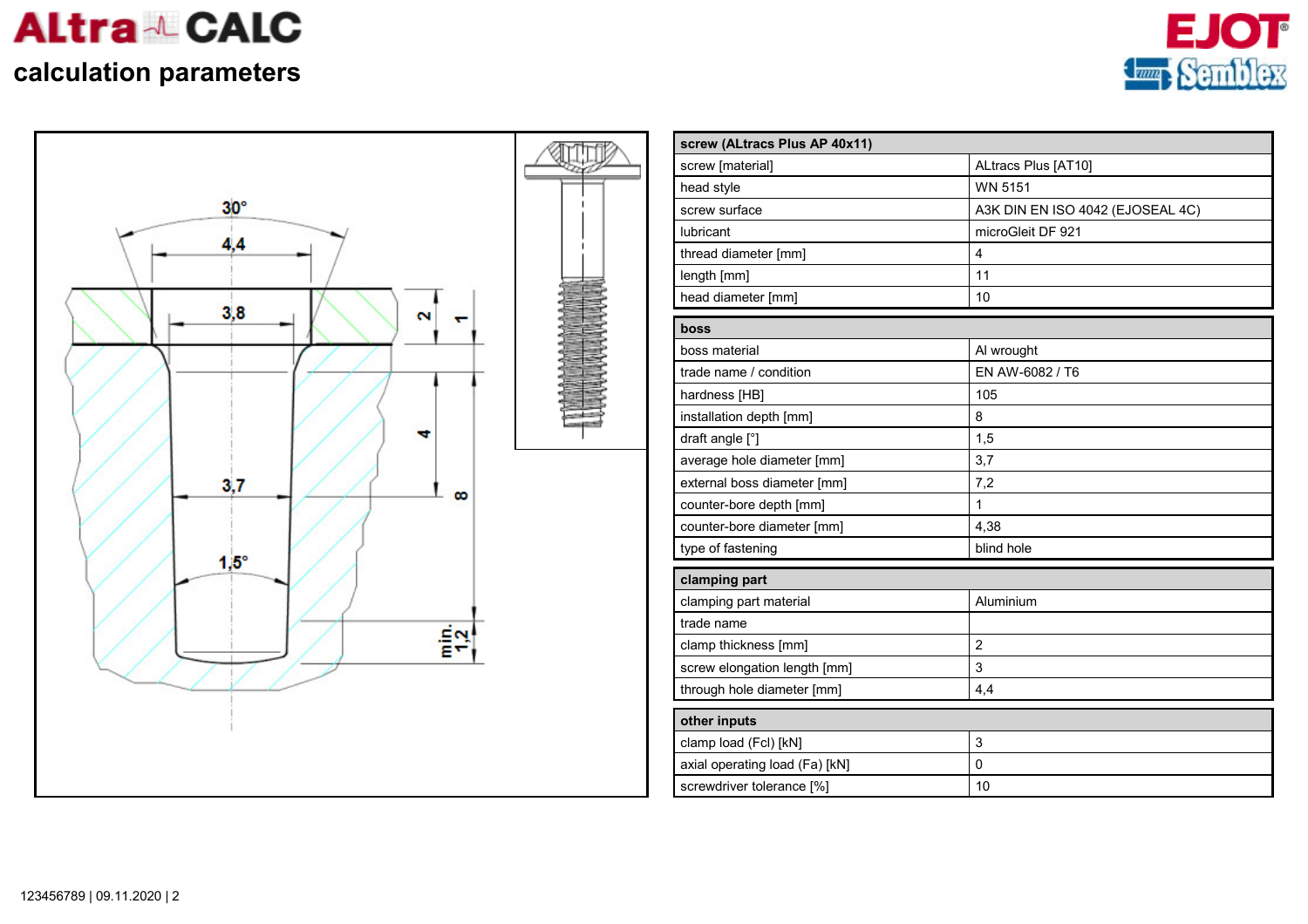# **Altra & CALC**



| torques / forces (failure)<br>installation torque (Ti) [Nm]<br>tightening torque (Tt) [Nm]<br>stripping torque (Ts) [Nm]<br>clamp load at failure [kN]<br>pull-out load [kN]<br>failure:<br>empty = female thread damaged<br>$(SB)$ = screw fracture<br>$(DK)$ = clamping part damaged | 1,1<br>2,4<br>4,6 (SB)<br>8,1<br>$9,4$ (SB)                                     | T/F diagram<br>10<br>assembly line<br>imag. assembly line<br>8<br>female thread damaged<br>screw fracture<br>$\circ$<br>clamping part damaged<br>$\circ$<br>6<br>F IKIJ<br>4<br>$\overline{2}$<br>E.<br>o<br>$\overline{2}$<br>6<br>$\circ$<br>4<br>T [Nm] |                    |
|----------------------------------------------------------------------------------------------------------------------------------------------------------------------------------------------------------------------------------------------------------------------------------------|---------------------------------------------------------------------------------|------------------------------------------------------------------------------------------------------------------------------------------------------------------------------------------------------------------------------------------------------------|--------------------|
| assembly<br>average tightening torque (Tt) [Nm]<br>average clamp load (Fv) [kN]<br>use of torque zone [%]<br>tensions<br>tension thread [N/mm <sup>2</sup> ]<br>tension head [N/mm <sup>2</sup> ]<br>tension counter-bore [N/mm <sup>2</sup> ]                                         | 2,4(±0,2)<br>3(±0,6)<br>37<br>120 (max: 340)<br>47 (max: 340)<br>118 (max: 340) | 5<br>assembly<br>4,5<br><b>Ts</b><br>Πī<br>4<br>Τt<br>3,5<br>T [Nm]<br>з<br>2,5<br>$\overline{2}$<br>1,5                                                                                                                                                   | torque zone<br>EJO |